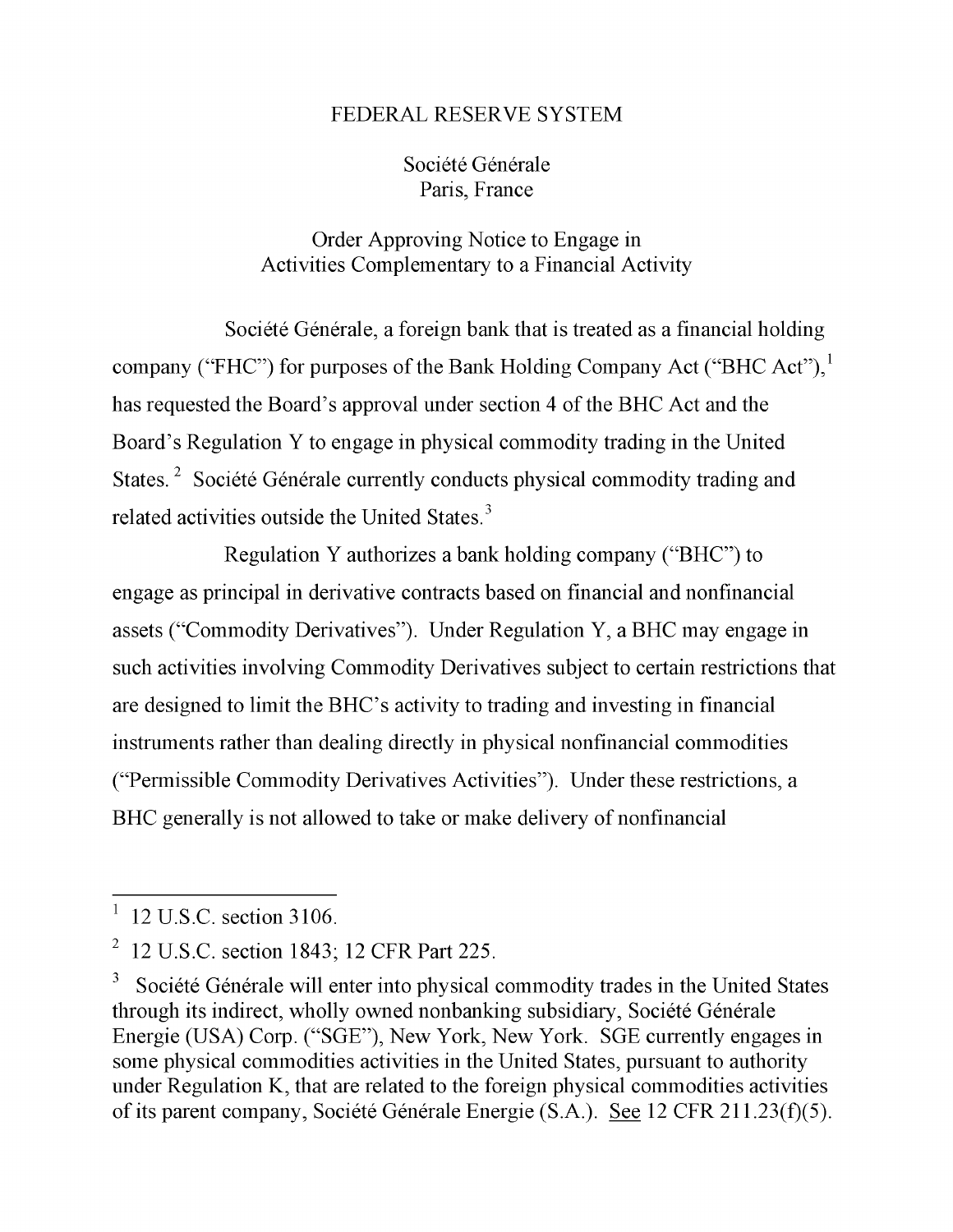commodities underlying Commodity Derivatives. In addition, BHCs generally are not permitted to purchase or sell nonfinancial commodities in the spot market.

The BHC Act, as amended by the Gramm-Leach-Bliley Act  $CCTB \text{ A}ct"$ ), permits a BHC to engage in activities that the Board had  $\left($  OLD Text  $\mu$ , permits a DTC to engage in activities that the Doard had determined were closely related to banking, by regulation or order, prior to  $\begin{array}{cc} \text{F} & \text{F} & \text{F} & \text{F} & \text{F} & \text{F} & \text{F} & \text{F} & \text{F} & \text{F} & \text{F} & \text{F} & \text{F} & \text{F} & \text{F} & \text{F} & \text{F} & \text{F} & \text{F} & \text{F} & \text{F} & \text{F} & \text{F} & \text{F} & \text{F} & \text{F} & \text{F} & \text{F} & \text{F} & \text{F} & \text{F} & \text{F} & \text{F} & \text{F} & \text{F} & \text{$ range of activities that are defined in the statute to be financial in nature. Moreover, the BHC Act allows FHCs to engage in any activity that the Board principal in Commodity Derivatives Activities, subject to certain restrictions, determines, in consultation with the Secretary of the Treasury, to be financial in nature or incidental to a financial activity. $6$  $\mathcal{L}$ 

In addition, the BHC Act permits FHCs to engage in any activity that the Board (in its sole discretion) determines is complementary to a finit  $\sum_{i=1}^{\infty}$  financial activity.  $\sum_{i=1}^{\infty}$  for  $\sum_{i=1}^{\infty}$  sections  $\sum_{i=1}^{\infty}$  sections for  $\sum_{i=1}^{\infty}$ activity and does not pose a substantial risk to the safety or soundness of depository institutions or the financial system generally.<sup>7</sup> This authority is  $t_{\rm F}$  intended to allow the Board to permit  $\rm EHC$ s to angoge, on a limited basis in  $\mu$  and does not not be posed to positivity to  $\mu$  a substantial risk of  $\mu$  substantial risk to  $\mu$ an activity that appears to be commercial rather than financial in nature but that  $\frac{1}{2}$  u.s. section  $\frac{1}{2}$  and  $\frac{1}{2}$ . Equation  $\frac{1}{2}$ . En authority is integrated that as used we are to incaring fully connected to a financial activity in a manner that complement the financial activity. $8\text{ }$  The BHC Act provides that any FHC seeking to engage in

- 2 -

 $\frac{1}{\sqrt{8.5556}}$  $12 \text{ U.S.C.}$  section  $1843(c)(8)$ .

 $5$  The Board determined by regulation before November 12, 1999, that engaging as principal in Commodity Derivatives Activities, subject to certain restrictions, was closely related to banking. Accordingly, engaging as principal in Permissible Commodity Derivatives Activities is a financial activity for purposes of the BHC Act. See 12 U.S.C. section 1843(k)(4)(F).

<sup>12</sup> U.S.C. section  $1843(k)(1)(A)$ .

<sup>12</sup> U.S.C. section  $1843(k)(1)(B)$ .  $\mathcal{I}_{\mathcal{I}}$ 

See 145 Cong. Rec. H11529 (daily ed. Nov. 4, 1999) (Statement of 8 Chairman Leach) ("It is expected that complementary activities would not be significant relative to the overall financial activities of the organization.").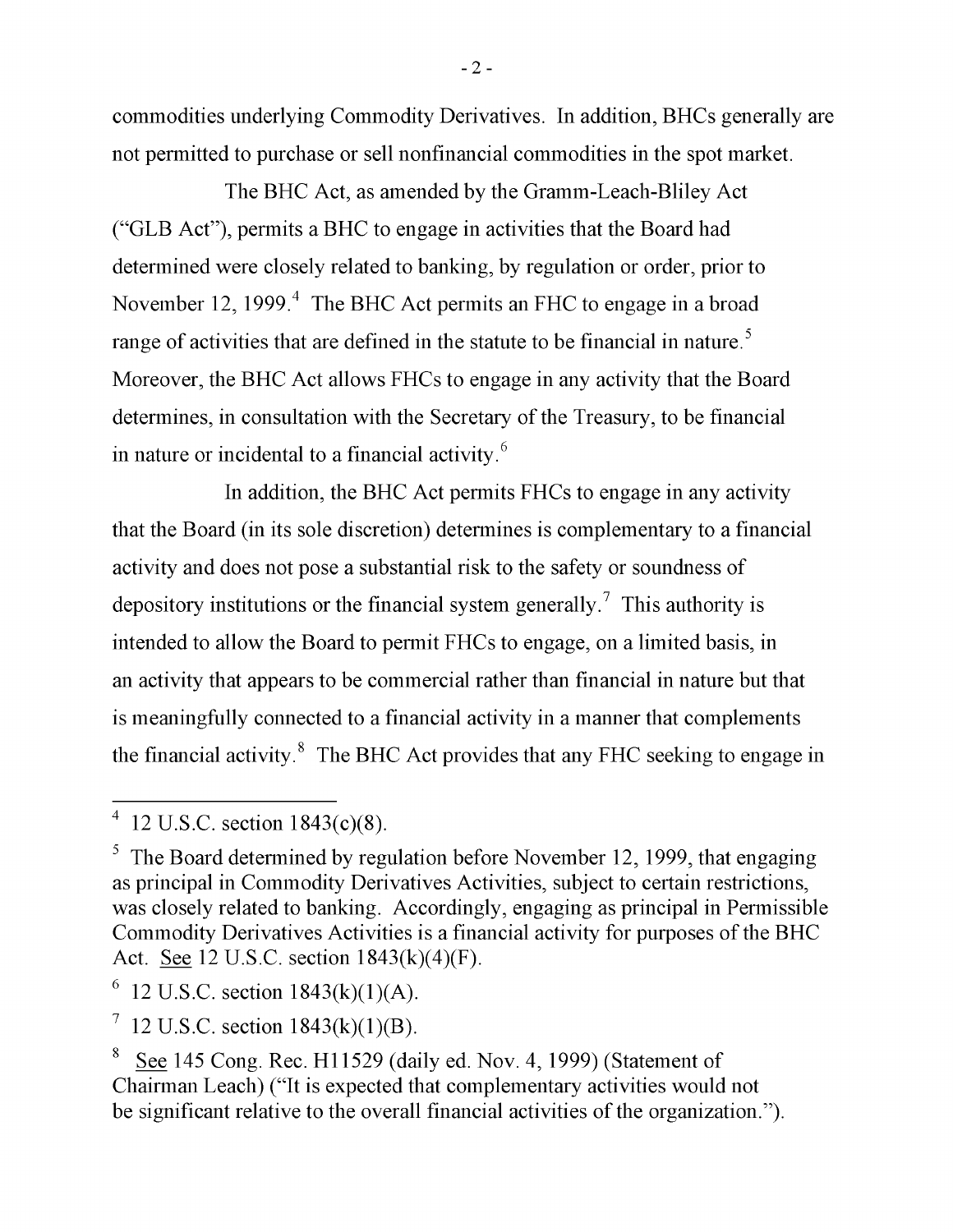a complementary activity must obtain the Board's prior approval under section 4(j) of the BHC Act. $9$ 

Société Générale regularly engages in Permissible Commodity Derivatives Activities based on a variety of commodities and physical commodity Derivatives Activities based on a variety of commodities and physical comm transactions outside the United States and, through SGE, engages in limited physical commodities activities in the United States pursuant to authority under Regulation K.<sup>10</sup> Société Générale plans to expand its physical commodity transactions operations in the United States and, therefore, has requested that the Board permit it to engage in physical commodity trading activities in the United States involving commodities such as natural gas, crude oil, and electricity and to take and make delivery of physical commodities to settle Commodity Derivatives ("Commodity Trading Activities").  $^{11}$  The Board previously has determined that Commodity Trading Activities involving a particular commodity complement the  $\alpha$  in the United States as an activity complementary to a financial activity complementary to a financial activity, it will be a final activity, it will be a final activity, it will be a final activity, it will be a fin tinancial activity of engaging regularly as principal in Commodity Derivatives based on that commodity.<sup>12</sup> In light of the foregoing and all other facts of record, previously has determined that Commodity Trading Activities involving a particular

- 3 -

 $\overline{B}$  $92 \text{ U.S.C. section 1843(j)}.$ 

 $R^{10}$  12 CFR 211.23(f)(5).

 $11$  Société Générale has committed that on receiving approval from the Board to conduct Commodity Trading Activities in the United States as an activity complementary to a financial activity, it will conduct such activities pursuant to section 4 authority only, consistent with the limitations placed by the Board on  $\mathcal{S}$ .

<sup>12</sup> Deutsche Bank AG, 92 Federal Reserve Bulletin C54 (2006); JPMorgan Chase & Co., 92 Federal Reserve Bulletin C57 (2006); Barclays Bank PLC, 90 Federal Reserve Bulletin 511 (2004); UBS AG, 90 Federal Reserve Bulletin 215 (2004); and Citigroup Inc., 89 Federal Reserve Bulletin 508 (2003). For example, Commodity Trading Activities involving all types of crude oil would be complementary to engaging regularly as principal in Commodity Derivatives based on Brent crude oil.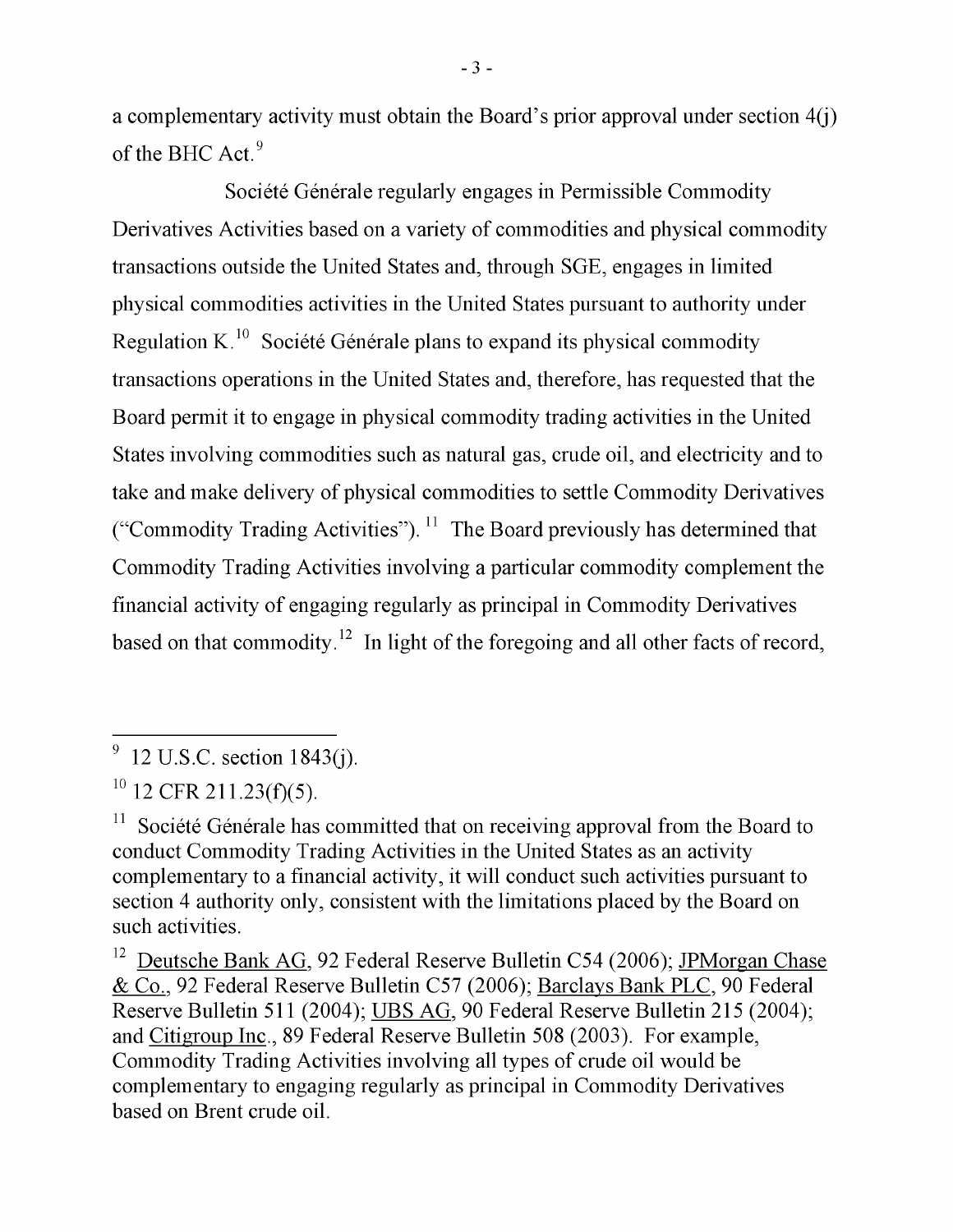the Board believes that Commodity Trading Activities are complementary to the Permissible Commodity Derivatives Activities of Société Générale.

To authorize Société Générale to engage in Commodity Trading Activities as a complementary activity under the GLB Act, the Board also must determine that the activities do not pose a substantial risk to the safety or soundness of depository institutions or the U.S. financial system generally.<sup>13</sup> In addition, the Board must determine that the performance of Commodity Trading. Activities by Société Générale "can reasonably be expected to produce benefits to the public, such as greater convenience, increased competition, or gains in efficiency, that outweigh possible adverse effects, such as undue concentration of resources, decreased or unfair competition, conflicts of interests, or unsound banking practices. $14$ 

Approval of the proposal would likely benefit Société Générale's Footnote 14.] customers by enhancing Société Générale's ability to provide efficiently a full range of commodity-related services. Approving Commodity Trading Activities for Société Générale also would enable it to improve its understanding of physical commodity and commodity derivatives markets and its ability to serve as an effective competitor in those markets.

The Board has evaluated the financial resources of Société Générale and its subsidiaries. Société Générale's capital levels exceed the minimum levels that would be required under the Basel Capital Accord and are considered equivalent to the capital levels that would be required of a U.S. banking organization.

organization. Générale has the managerial expertise and internal control framework to manage

- 4 -

 $13 \text{ 12 U.S.C. section } 1843(k)(1)(B)$ .

<sup>&</sup>lt;sup>14</sup> 12 U.S.C. section  $1843(j)(2)(A)$ .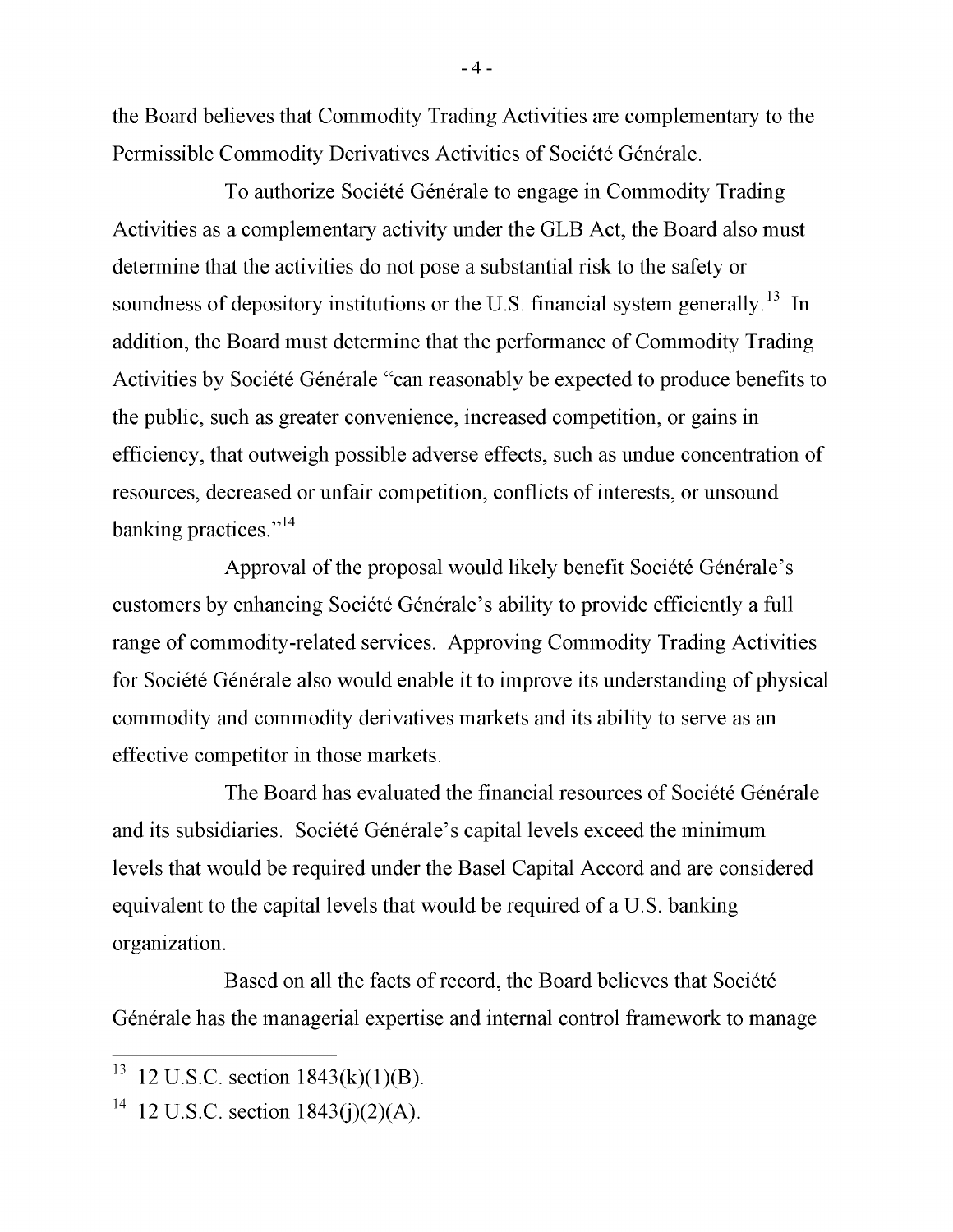adequately the risks of taking and making delivery of physical commodities as proposed. The Board notes that Société Générale has established and maintained policies for monitoring, measuring, and controlling the credit, market, settlement, reputational, legal, and operational risks involved in its Commodity Trading Activities. These policies address key areas, such as counterparty-credit risk, value-at-risk methodology, and internal limits with respect to commodity trading, new business and new product approvals, and identification of transactions that require higher levels of internal approval. The policies also describe critical internal control elements, such as reporting lines, and the frequency and scope of internal audits of Commodity Trading Activities. Société Générale has integrated the risk management of Commodity Trading Activities into its overall risk-management framework.

As a condition of this order, to limit the potential safety and soundness risks of Commodity Trading Activities, the market value of soundhoss head of Commodity Trading Additions, the market value of commodities held by Société Générale as a result of Commodity Trading Activities must not exceed 5 percent of Société Générale's consolidated tier 1 capital (as calculated under its home country standard).<sup>15</sup> Société Générale also must notify  $\begin{bmatrix} 1 & \pi & 1 & 1 \\ \pi & 1 & 1 & \pi & 1 \\ \end{bmatrix}$ the Federal Reserve Bank of New York if the market value of commodities held by Société Générale as a result of its Commodity Trading Activities exceeds 4 percent of its tier 1 capital.

In addition, Société Générale may take and make delivery only of physical commodities for which derivative contracts have been authorized for trading on a U.S. futures exchange by the Commodity Futures Trading.

- 5 -

 $15$  Société Générale would be required to include in this 5 percent limit the market value of any commodities it holds as a result of a failure of reasonable efforts to avoid taking delivery under section  $225.28(b)(8)(ii)(B)$  of Regulation Y. 12 CFR 225.28(b)(8)(ii)(B).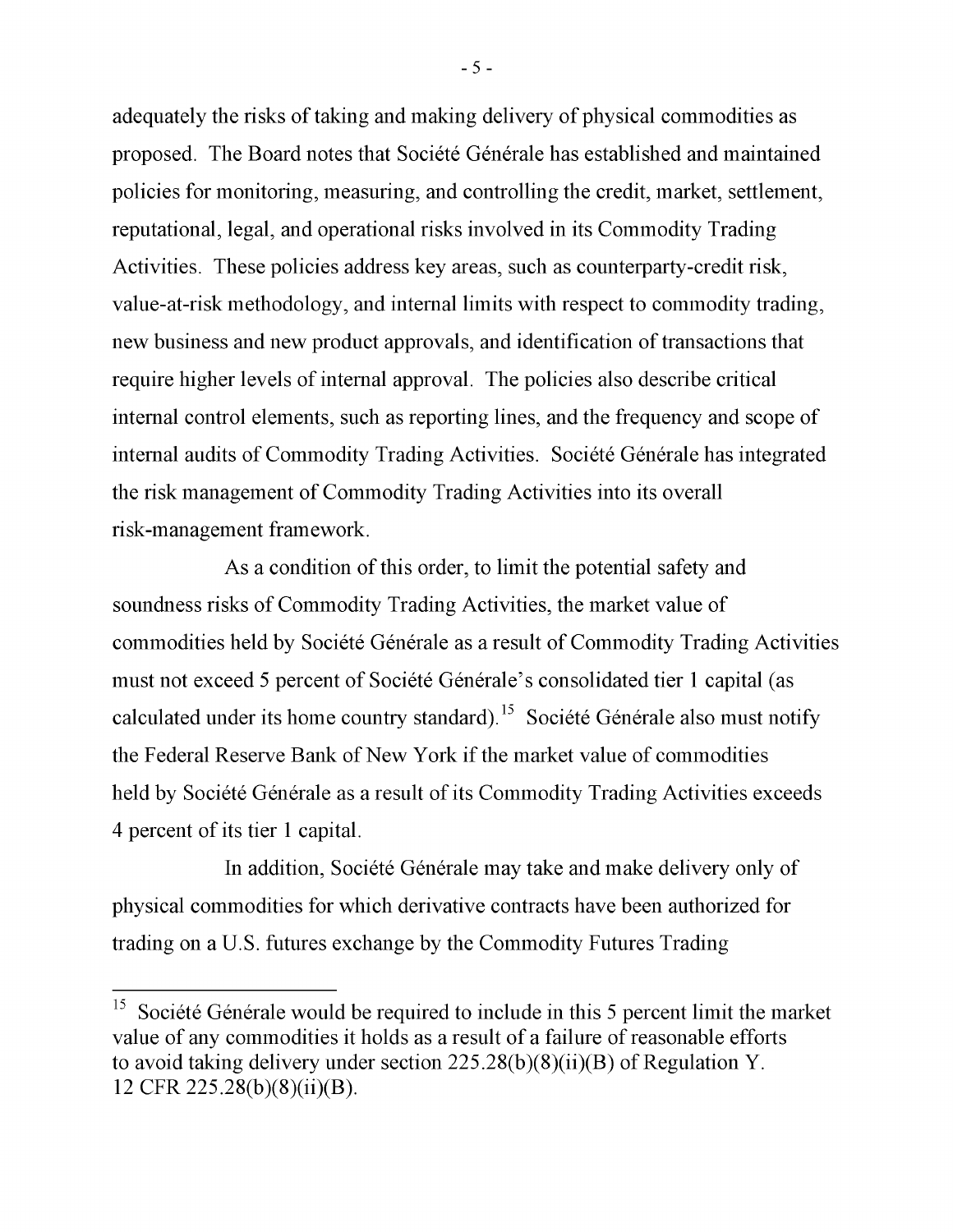Commission ("CFTC") (unless specifically excluded by the Board) or that have been specifically approved by the Board.  $^{16}$  This particular in decision of the  $\alpha$ commodity approved by the Board. This requirement is designed to preprevent Société Générale from becoming involved in dealing in finished goods and futures or options on futures on the commodity underlying the derivative contract must be a contracted for the contract must be controlled for the CFTC. traded commodities.

To minimize the exposure of Société Générale to additional risks, including storage, transportation, legal, and environmental risks, Société Générale would not be authorized (i) to own, operate, or invest in facilities for the extraction, transportation, storage, or distribution of commodities; or (ii) to process, refine, store, or otherwise alter commodities in the United States. In conducting its Commodity Trading Activities, Société Générale has committed to use appropriate storage and transportation facilities owned and operated by third parties.<sup>17</sup>

Société Générale and its Commodity Trading Activities also remain subject to the general securities, commodities, and energy laws and the rules and regulations (including the antifraud and antimanipulation rules and regulations)

 $16$  The particular commodity derivative contract that Société Générale takes to physical settlement need not be exchange traded, but (in the absence of specific Board approval) futures or options on futures on the commodity underlying the derivative contract must have been authorized for exchange trading by the CFTC.

The CFTC publishes annually a list of CFTC-authorized commodity contracts. See Commodity Futures Trading Commission, FY 2004 Annual Report to Congress 109. With respect to granularity, the Board intends this requirement to permit Commodity Trading Activities involving all types of a listed commodity.<br>For example, Commodity Trading Activities involving any type of coal or coal derivative contract would be permitted, even though the CFTC has authorized

only Central Appalachian coal.<br><sup>17</sup> Approving Commodity Trading Activities as a complementary activity, subject to limits and conditions, would not in any way restrict the existing authority of Société Générale to deal in foreign exchange, precious metals, or any other bankeligible commodity.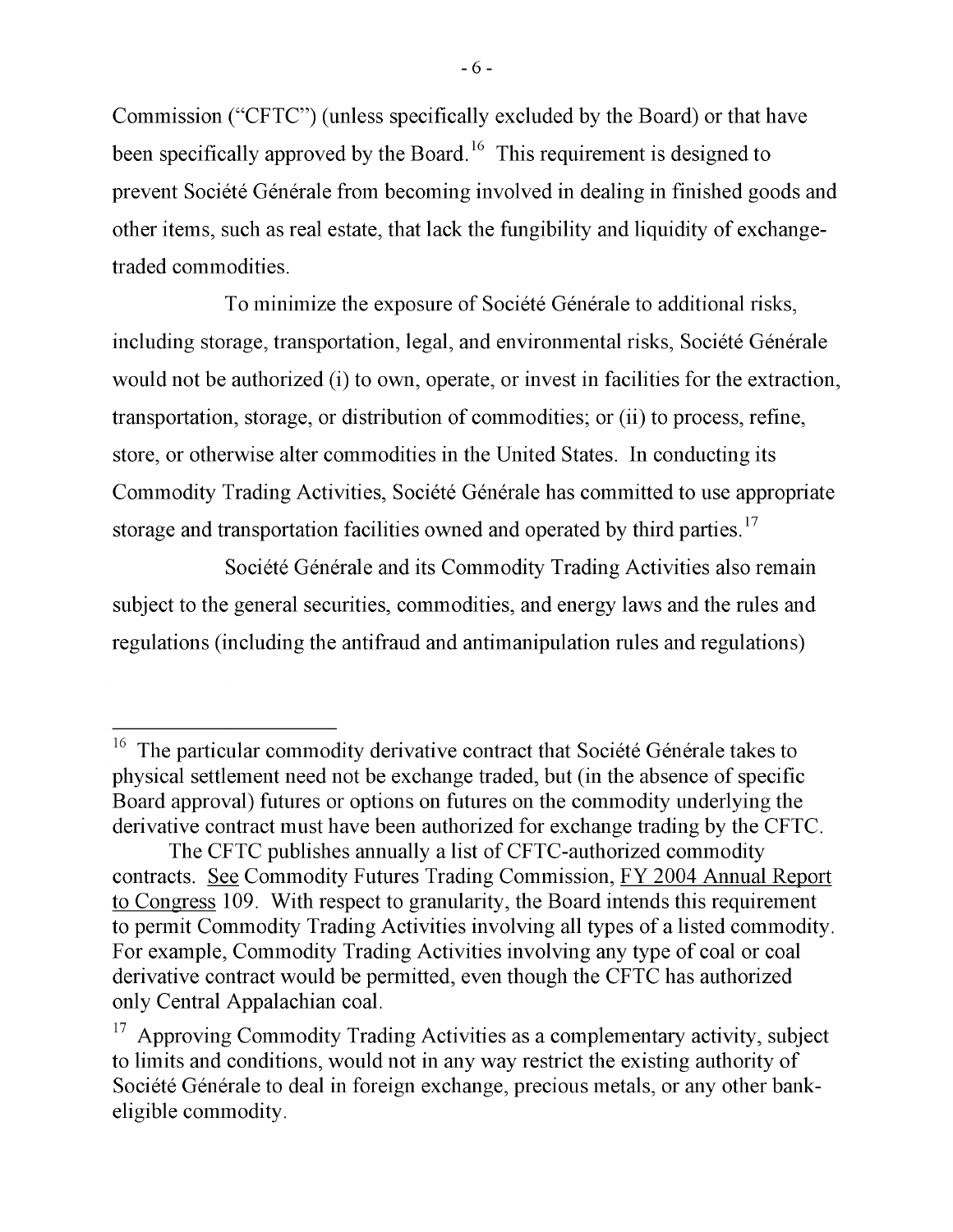of the Securities and Exchange Commission, the CFTC, and the Federal Energy Regulatory Commission.

Permitting Société Générale to engage in the limited amount and types of Commodity Trading Activities described above, on the terms described in this order, would not appear to pose a substantial risk to Société Générale, depository institutions, or the U.S. financial system generally. Through its existing authority to engage in Permissible Commodity Derivatives Activities, Société Générale already may incur the price risk associated with commodities. Permitting Société Générale to buy and sell commodities in the spot market or physically settle Commodity Derivatives would not appear to increase significantly its potential exposure to commodity-price risk.

For these reasons, and based on Société Générale's policies and procedures for monitoring and controlling the risks of Commodity Trading Activities, the Board concludes that consummation of the proposal would not pose a substantial risk to the safety or soundness of depository institutions or the financial system generally and can reasonably be expected to produce benefits to the public that would outweigh any potential adverse effects.

Based on all the facts of record, including the representations and commitments made to the Board by Société Générale in connection with the notice, and subject to the terms and conditions set forth in this order, the Board has determined that the notice should be, and hereby is, approved. The Board's determination is subject to all the conditions set forth in Regulation Y, including those in section 225.7,  $^{18}$  and to the Board's authority to require modification or termination of the activities of a BHC or any of its subsidiaries as the Board finds necessary to ensure compliance with, or to prevent evasion of, the provisions and purposes of the BHC Act and the Board's regulations and orders issued thereunder.

BHC Act and the Board's regulations and orders issued thereunder.

- 7 -